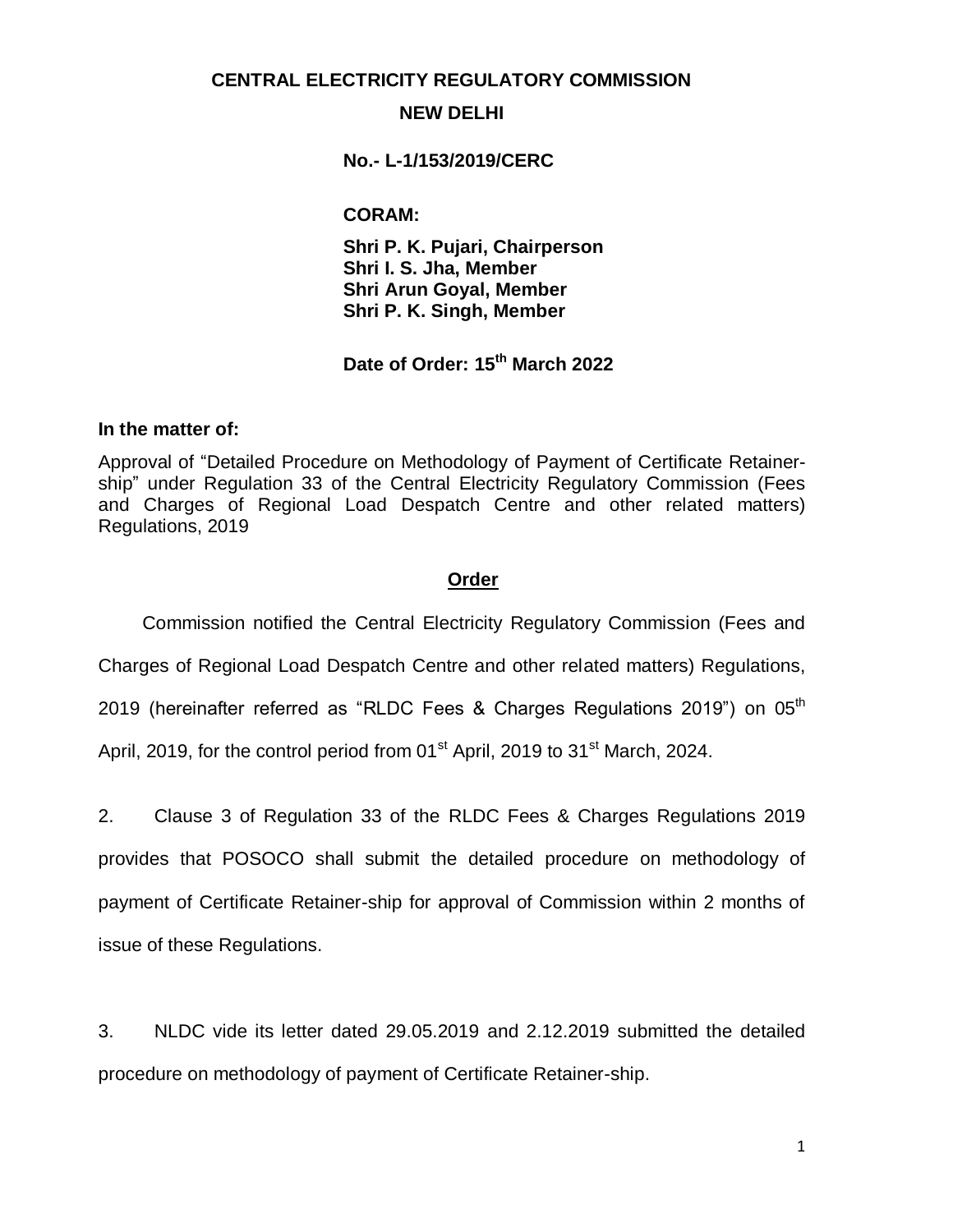4. The Commission has examined the detailed procedure submitted by NLDC and after incorporating suitable changes hereby approves the "Detailed Procedure on Methodology of Payment of Certificate Retainer-ship 15<sup>th</sup> March 2022" which is enclosed as Annexure to this order.

5. The Detailed Procedure on Methodology of Payment of Certificate Retainership 15<sup>th</sup> March 2022 shall be applicable for the control period 1.4.2019 to 31.3.2024.

**Sd/- Sd/- Sd/- Sd/-**

**(P. K. Singh) (Arun Goyal) (I. S. Jha) (P. K. Pujari)**

**Member Member Member Chairperson**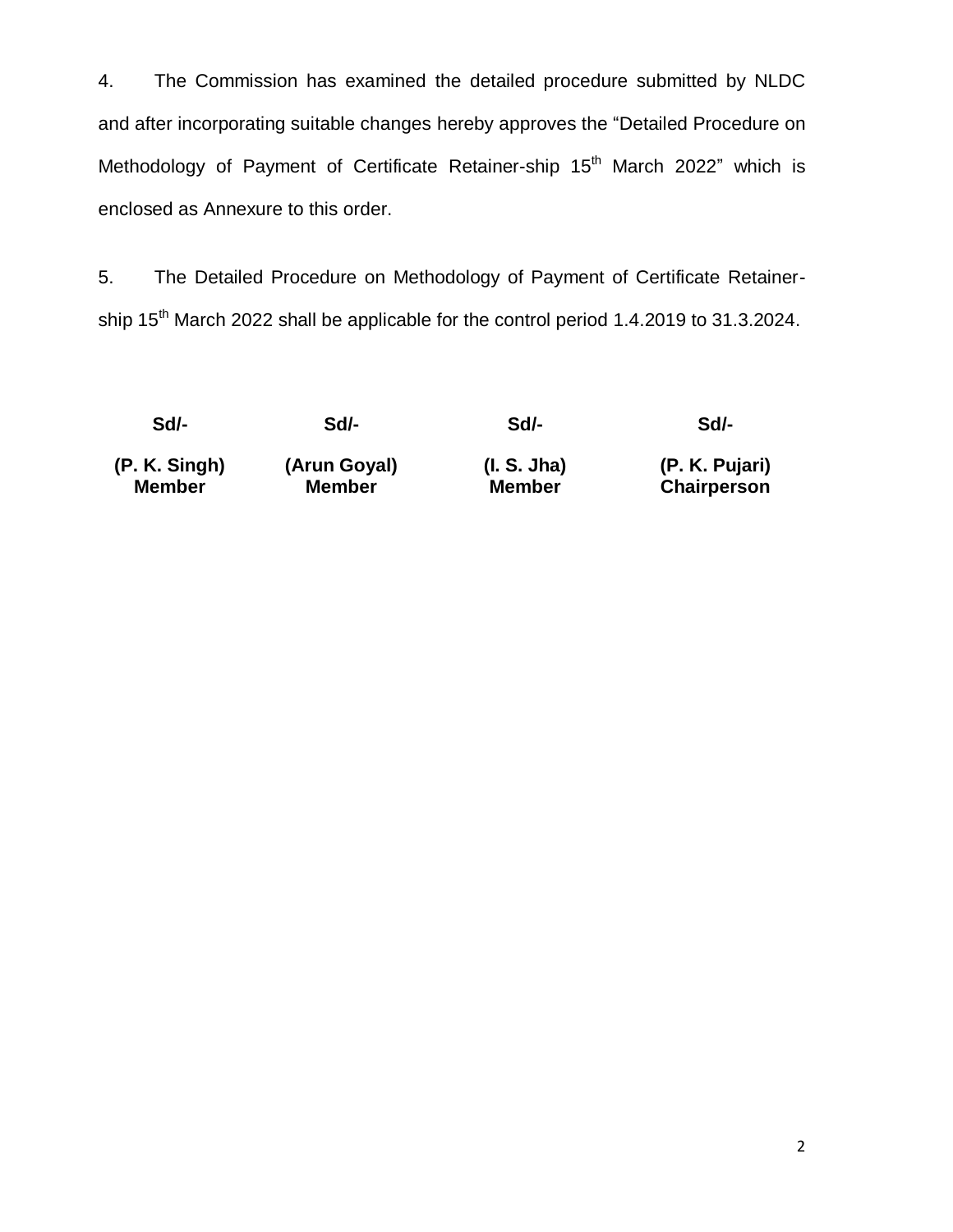# **Detailed Procedure**

# **on**

# **Methodology of Payment**

**of** 

# **Certificate Retainer-ship**

*Under Central Electricity Regulatory Commission (Fees and Charges of Regional Load Despatch Centre and other related matters) Regulations, 2019 for the control period from 1.4.2019 to 31.3.2024* 

# **15 March 2022**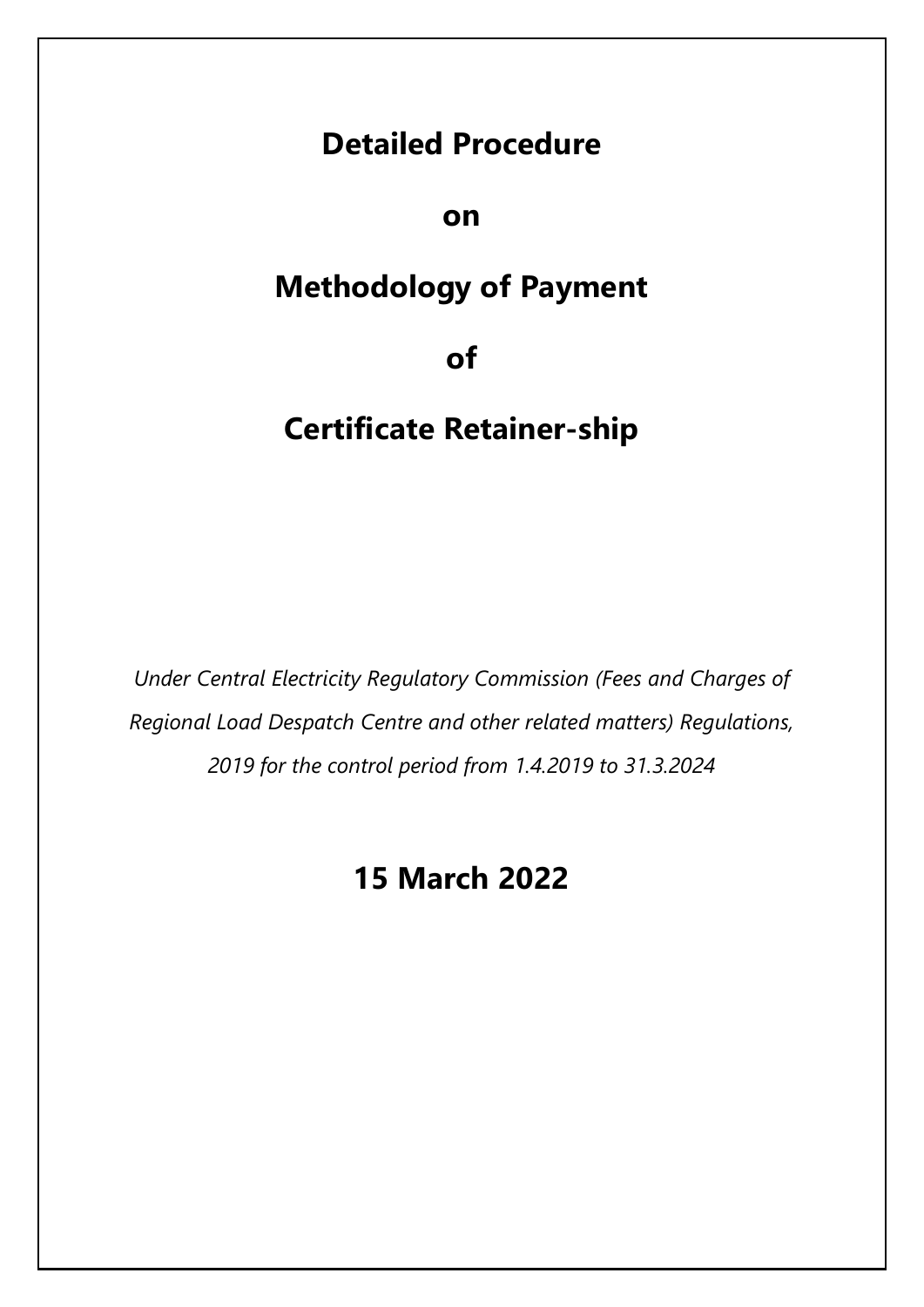# **Table of Contents**

| 1.  |                                                                              |  |
|-----|------------------------------------------------------------------------------|--|
| 2.  |                                                                              |  |
| 3.  |                                                                              |  |
| 4.  |                                                                              |  |
| 5.  |                                                                              |  |
| 6.  | <b>Eligibility Criteria for Appearing in Examination</b>                     |  |
| 7.  |                                                                              |  |
| 8.  |                                                                              |  |
| 9.  |                                                                              |  |
| 10. |                                                                              |  |
| 11. |                                                                              |  |
| 12. |                                                                              |  |
| 13. | Funding for Certification and Payment of Certificate Retainer-ship 10        |  |
| 14. | Disbursement Process of Training, Registration and Certificate Retainer-ship |  |
|     |                                                                              |  |
| 15. |                                                                              |  |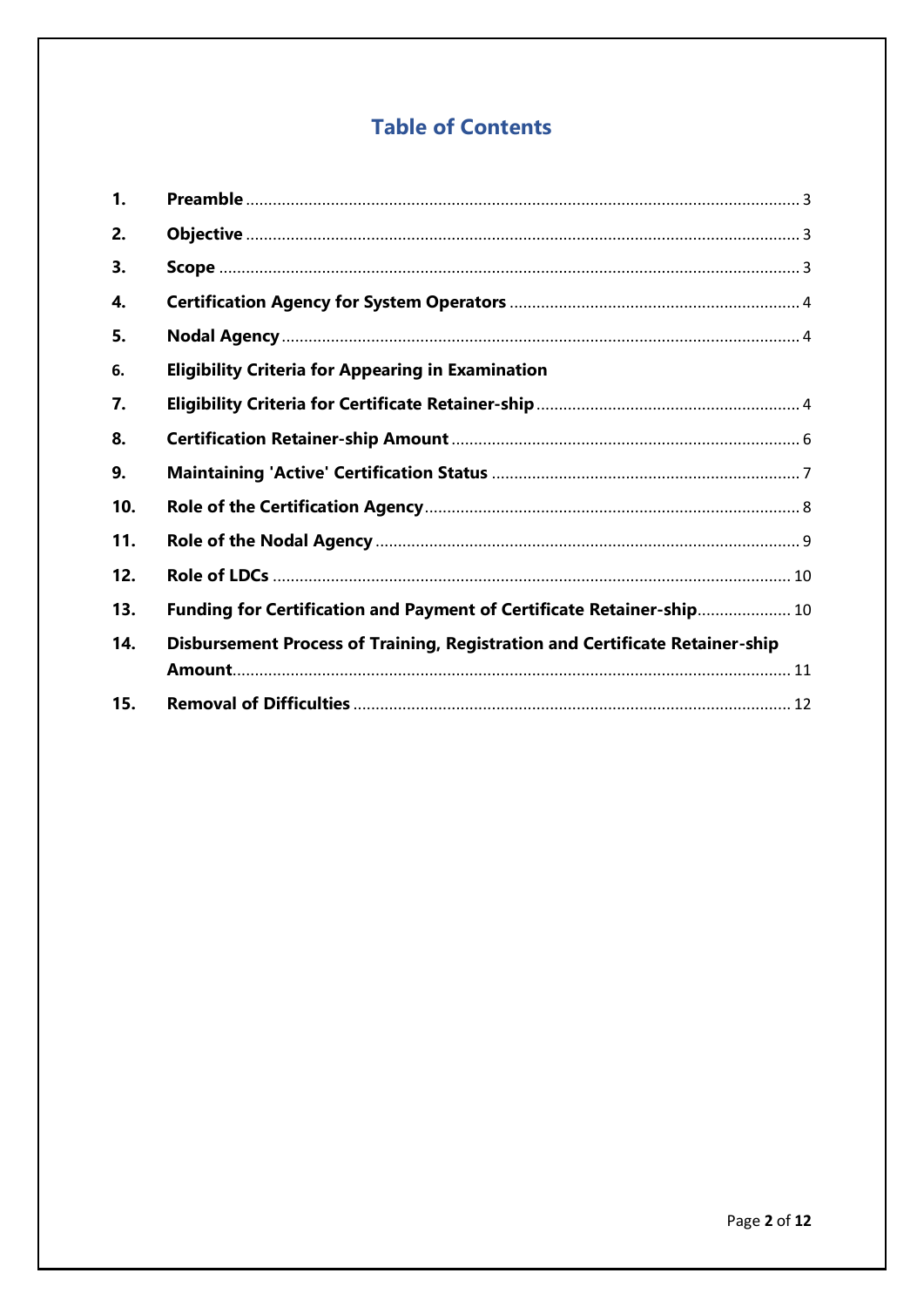### <span id="page-4-0"></span>**1. Preamble**

- 1.1. This Procedure is issued under Central Electricity Regulatory Commission (Fees and Charges of Regional Load Despatch Centre and other related matters) Regulations, 2019 notified on 5<sup>th</sup> April, 2019 (hereinafter referred to as "the CERC Fees and Charges Regulations").
- 1.2. All the words and expressions used in this Procedure shall have the same meaning as assigned to them in various Regulations formulated by the Central Electricity Regulatory Commission.

## <span id="page-4-1"></span>**2. Objective**

The objective of this Procedure is to lay down roles, responsibilities, eligibility criteria and methodologies to be followed by the appropriate Load Despatch Centres (LDCs) and the Certification Agency for payment of certificate retainer-ship to eligible system operators.

### <span id="page-4-2"></span>**3. Scope**

- 3.1 This Procedure shall be applicable to National Load Despatch Centre (NLDC) and Regional Load Despatch Centres (RLDCs), State Load Despatch Centres (SLDCs) including Area Load Despatch Centres (ALDCs)/ sub-Load Despatch Centres (sub-LDCs) and the Certification Agency.
- 3.2 However, applicability of this Procedure to State Load Despatch Centres (SLDCs) including Area Load Despatch Centres (ALDCs)/ sub-Load Despatch Centres (sub-LDCs) to the extent of payment for certificate retainer-ship amount may be decided by the respective State Electricity regulatory Commission.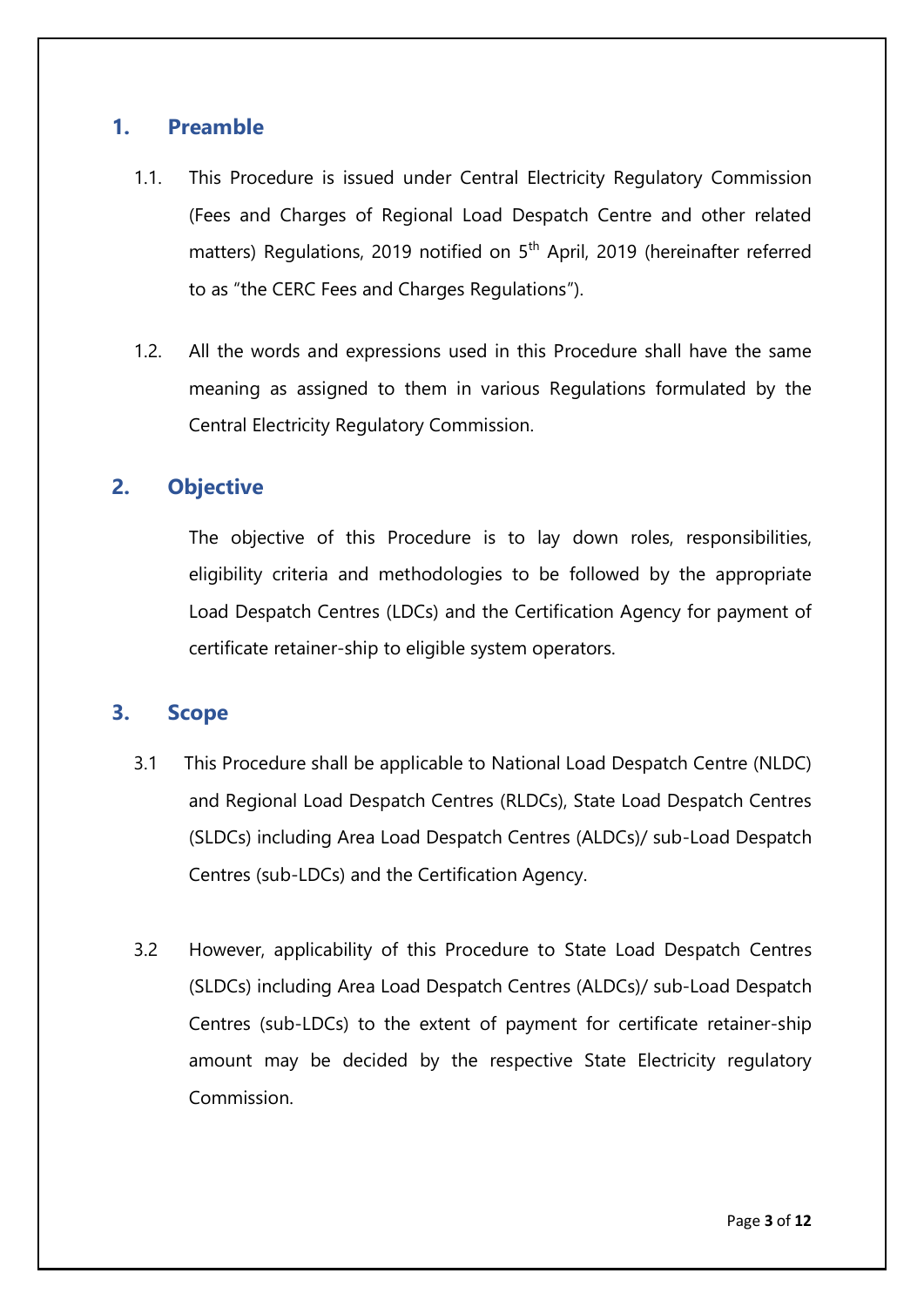## <span id="page-5-0"></span>**4. Certification Agency for System Operators**

- 4.1. Certification Agency is the organization that shall be responsible for issuing certificates as specified in Regulation 33 of the CERC Fees and Charges Regulations.
- 4.2. Certification Agency shall be as designated by the Ministry of Power, Government of India on recommendation of the Central Electricity Authority (CEA).
- 4.3. At present, National Power Training Institute (NPTI) has been designated as the Certification Agency by the Ministry of Power vide letter No. 31- 12/19/2019-T&R dated 8.3.2019.

## <span id="page-5-1"></span>**5. Nodal Agency**

Corporate Human Resource Development Department of POSOCO (Power System Operation Corporation Limited) is designated as the Nodal Agency for the purpose of coordination with the Certification Agency and Load Despatch Centers.

# <span id="page-5-2"></span>**6. Eligibility Criteria for Appearing in Examination**

- 6.1. Eligibility criteria for candidates for appearing in Basic Level Certification examination:
	- 6.1.1. Candidate shall hold graduate degree or diploma in Engineering.
	- 6.1.2. Candidate shall be a regular employee of National Load Despatch Centre, Regional Load Despatch Centres, State Load Despatch Centres (including Area Load Despatch Centres) or sub-Load Despatch Centres.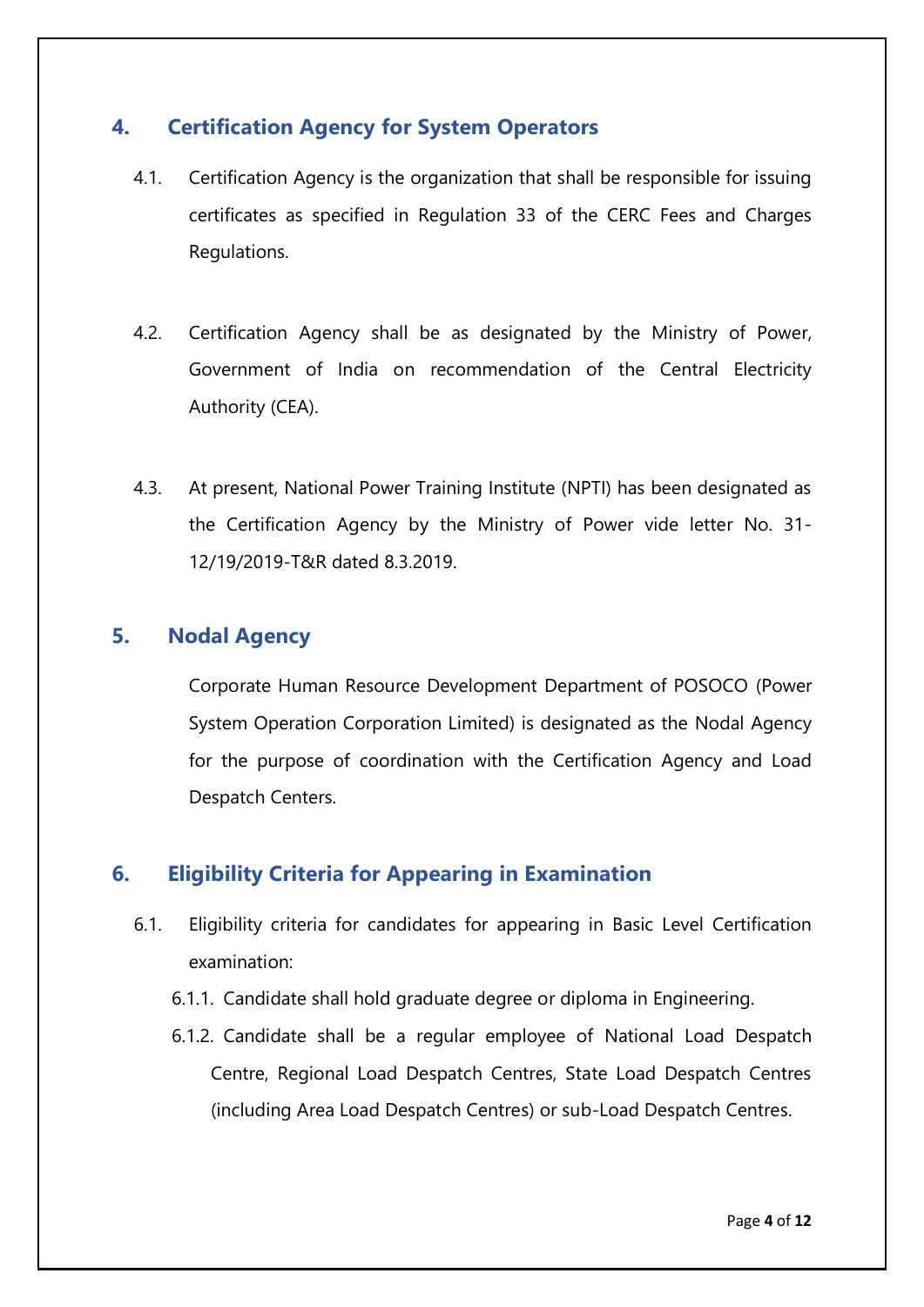- 6.2. Eligibility criteria for candidates for appearing in Specialist Level Certification examination:
	- 6.2.1. Candidate shall have "active" status of Basic Level Certification.
	- 6.2.2. Candidate shall hold graduate degree in Engineering.
	- 6.2.3. Candidate shall be regular employee of National Load Despatch Centre, Regional Load Despatch Centres, State Load Despatch Centres (including Area Load Despatch Centres) or sub-Load Despatch Centres.
	- 6.2.4. Candidate shall have put in at least 4 years of service in an LDC.
- 6.3. Eligibility criteria for appearing in Management Level Certification examination:
	- 6.3.1. Candidate shall have "active" status of Specialist Level Certification.
	- 6.3.2. Candidate shall hold post-graduate degree or equivalent in Engineering, Management, Planning/ Economics or equivalent areas relevant for power sector development.
	- 6.3.3. Candidate shall be regular employee of National Load Despatch Centre, Regional Load Despatch Centres, State Load Despatch Centres (including Area Load Despatch Centre) or sub-Load Despatch Centres.
	- 6.3.4. Candidate shall have put in at least 8 years of service in an LDC.
- 6.4. A candidate who is not posted in a Load Despatch Centre, but is working in any other areas in the power sector (e.g. transmission, generation or distribution) may appear in the certification examination conducted by the Certification Agency. However, the expenditure for such candidates towards registration fee, application fee and for attending training program related to certification shall not be borne by the Nodal Agency.
- 6.5. Contractual employees working in LDCs may appear in the certification examination conducted by the Certification Agency. However, the expenditure for such candidates towards registration fee, application fee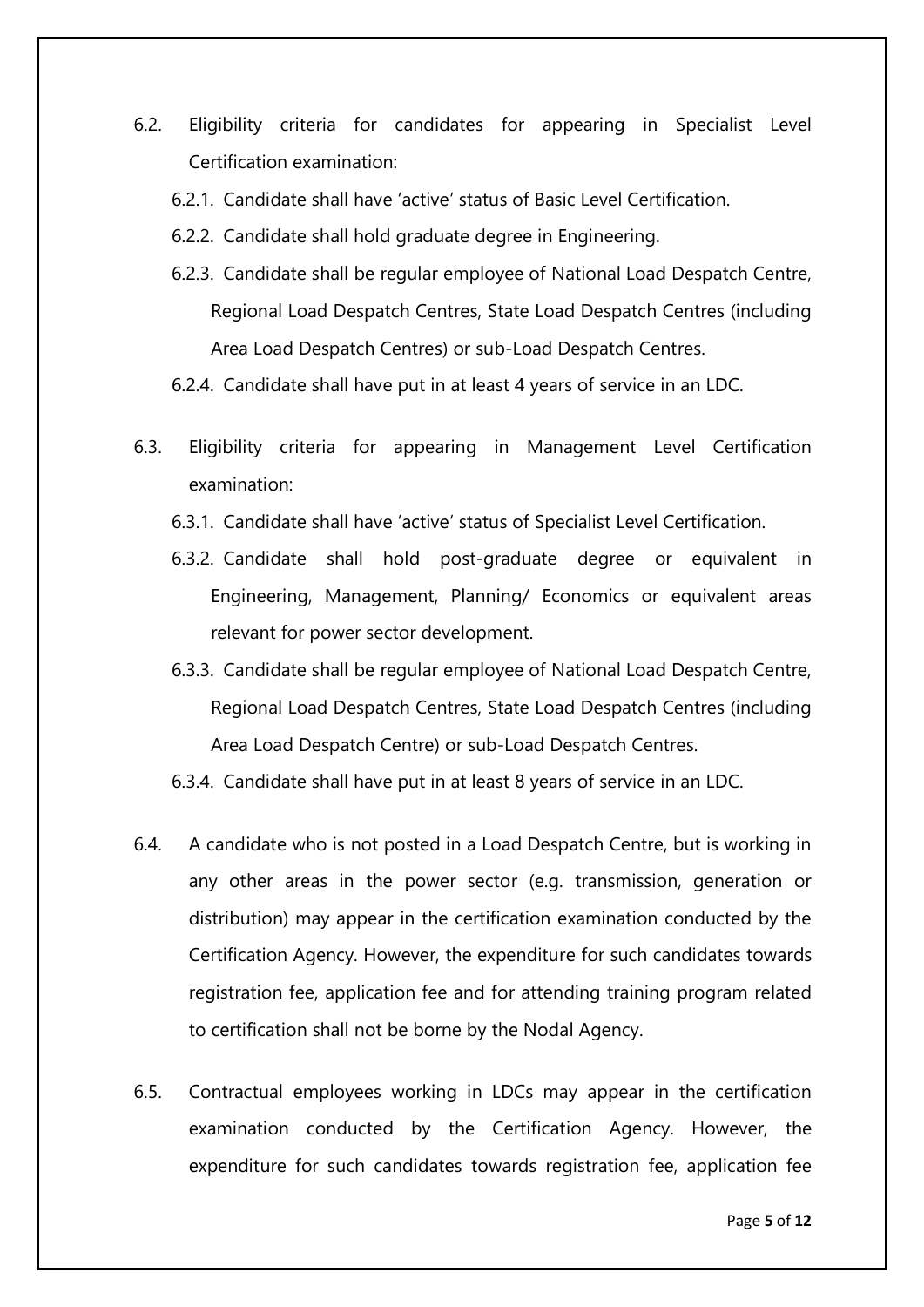and for attending training program related to the certification shall not be borne by the Nodal Agency.

## **7. Eligibility Criteria for Certificate Retainer-ship**

- 7.1. Executives at E7 level (existing scale Rs. 60,000/- 3% Rs. 2,60,000/-) or below working in system operations or system logistics technical functions (i.e. excluding non-technical functions such as human resource, finance, legal, company secretariat, executive secretaries) in RLDCs or NLDC, shall be eligible for payment of retainer-ship amount for the period of their posting in those departments.
- 7.2. The certificate should be valid for the period for which certificate retainership amount is claimed and disbursed.
- 7.3. The certificate retainer-ship amount shall not be paid during the period of extraordinary leave.

## <span id="page-7-0"></span>**8. Certificate Retainer-ship Amount**

8.1. In terms of Regulation 33 of the CERC Fees and Charges Regulations, eligible system operators shall be allowed a fixed certificate retainer-ship amount as follows:

| Sr. No. | <b>Certification Level</b> | <b>Certificate Retainer-ship amount</b><br>(in ₹ per Month) |
|---------|----------------------------|-------------------------------------------------------------|
|         | <b>Basic</b>               | 7500                                                        |
|         | Specialist                 | 10000                                                       |
| 3       | Management                 | 12000                                                       |

8.2. A person having Basic Level Certificate and more than one Specialist Level Certificate and/or Management Level Certificate shall be entitled for

Page **6** of **12**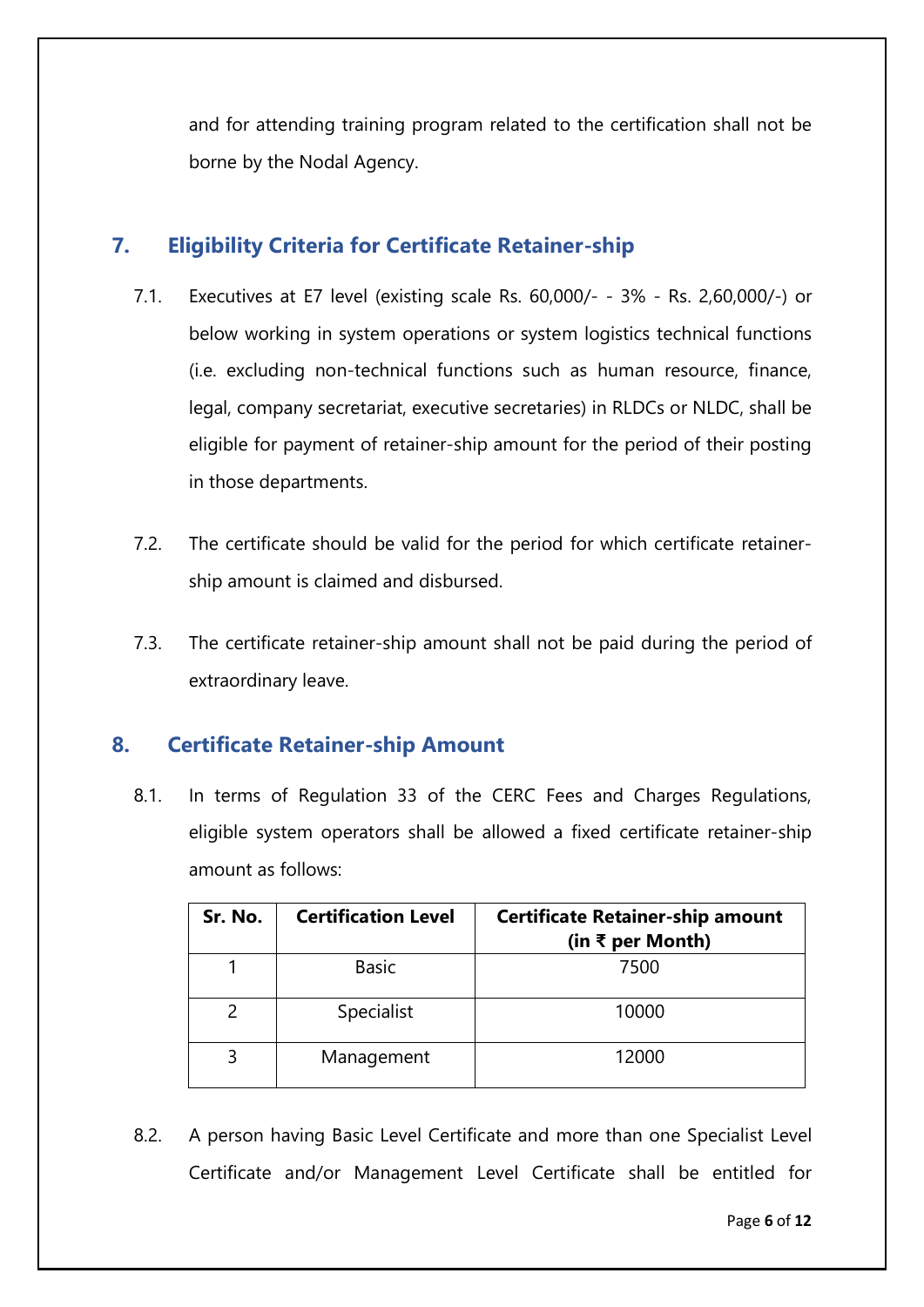payment of certificate retainer-ship amount capped at the highest applicable slab.

For example, a person having both Basic Level Certificate and Specialist Level Certificate shall be entitled for a maximum certificate retainer-ship amount of ₹ 10,000/- per month. Similarly, a person having all three levels of certificates shall be entitled for a maximum certificate retainer-ship amount of ₹ 12,000/- per month.

8.3. Payment of the certificate retainer-ship amount for system operators of State Load Despatch Centre(s) (including Area Load Despatch Centres/ sub-Load Despatch Centres) may be incorporated by State Electricity regulatory Commissions in their respective Regulations/ Orders.

### <span id="page-8-0"></span>**9. Maintaining 'Active' Certification Status**

- 9.1. The certifications shall be valid for a period of three years from date of issuance of certificate.
- 9.2. In order to retain "active" status, system operators shall be required to renew their certification before expiry of their certificate.
- 9.3. In case a system operator is unable to renew the certification due to nonconduct of examination by the Certification Agency, such system operator shall be considered to hold "active" status during the period falling between expiry of the certificate and renewal of the certificate if in the first available opportunity, the system operator is able to clear the certification examination and renew certification.
- 9.4. The Nodal Agency shall pay registration fees and application fees for eligible system operators for appearing in examinations for Basic Level Certification or Specialist Level Certification or Management Level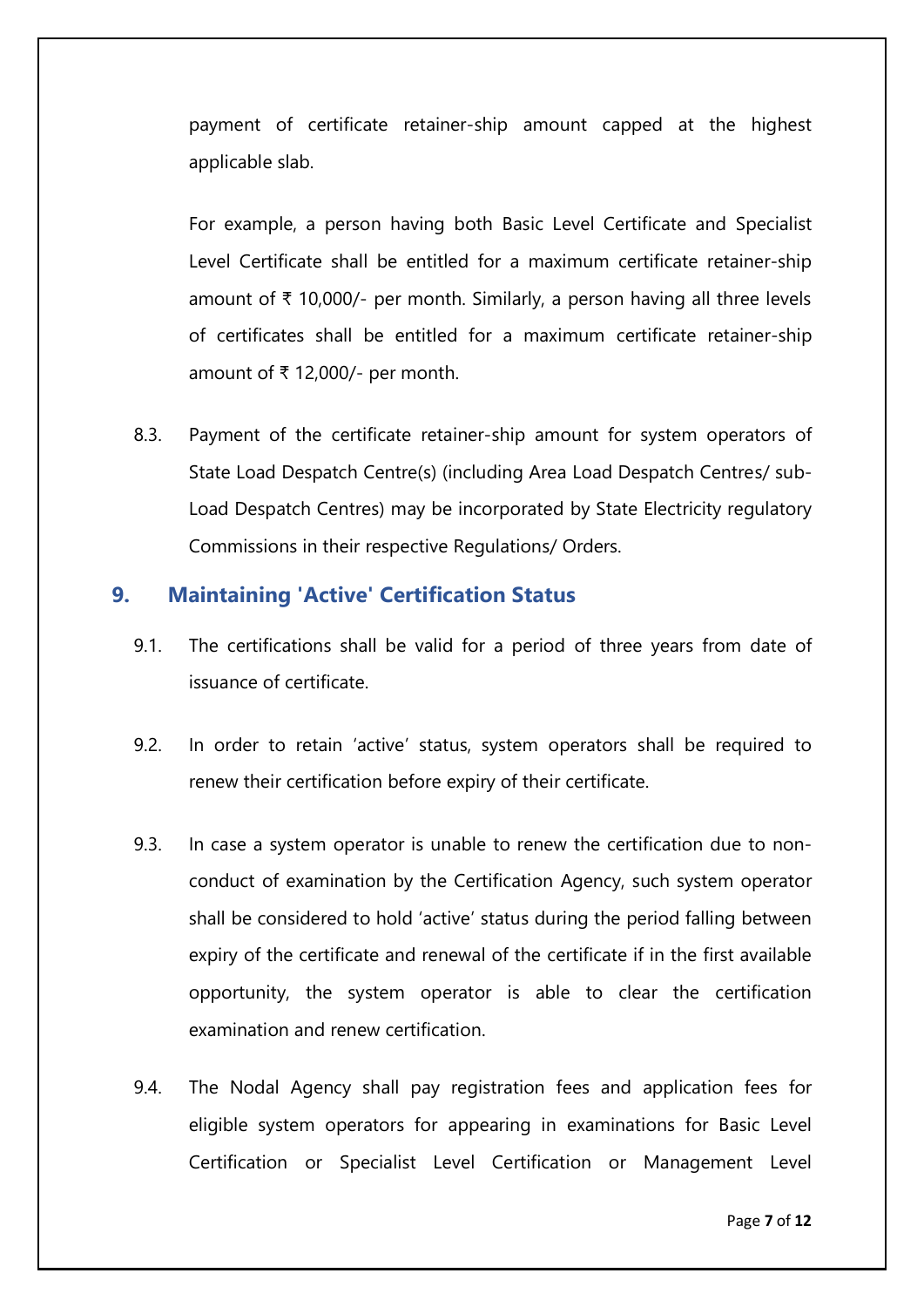Certification when such system operators appear in the examination for the first time for any level.

### <span id="page-9-0"></span>**10. Role of the Certification Agency**

- 10.1. The Certification Agency shall:
	- 10.1.1. Prepare and issue the Manual for examination for Basic Level Certification, Specialist Level Certification and Management Level Certification in consultation with the Nodal Agency, specifying, interalia, course content, syllabus, pattern of examination, registration fees/ application fees, timelines for registration/ application and examination, examination center regulations, withdrawal from examination, criteria for awarding of certification, maintaining "active" status of certificate, confirmation of credentials to third parties, dispute resolution process, disciplinary action and other related matters.
	- 10.1.2. Constitute a "Governing Board" for ensuring proper administration of the system operator training, certification mechanism and certification examination system.
	- 10.1.3. Implement an online service portal for all information pertaining to training and certification of system operators.
	- 10.1.4. Issue Basic Level Certificate/ Specialist Level Certificate/ Management Level Certificate to qualified candidates indicating, inter-alia, name of candidate, name of respective LDC, distinct certificate number and validity period of the certificate.
	- 10.1.5. Prepare list of holders of valid Basic Level Certificate, Specialist Level Certificate and Management Level Certificate across LDCs.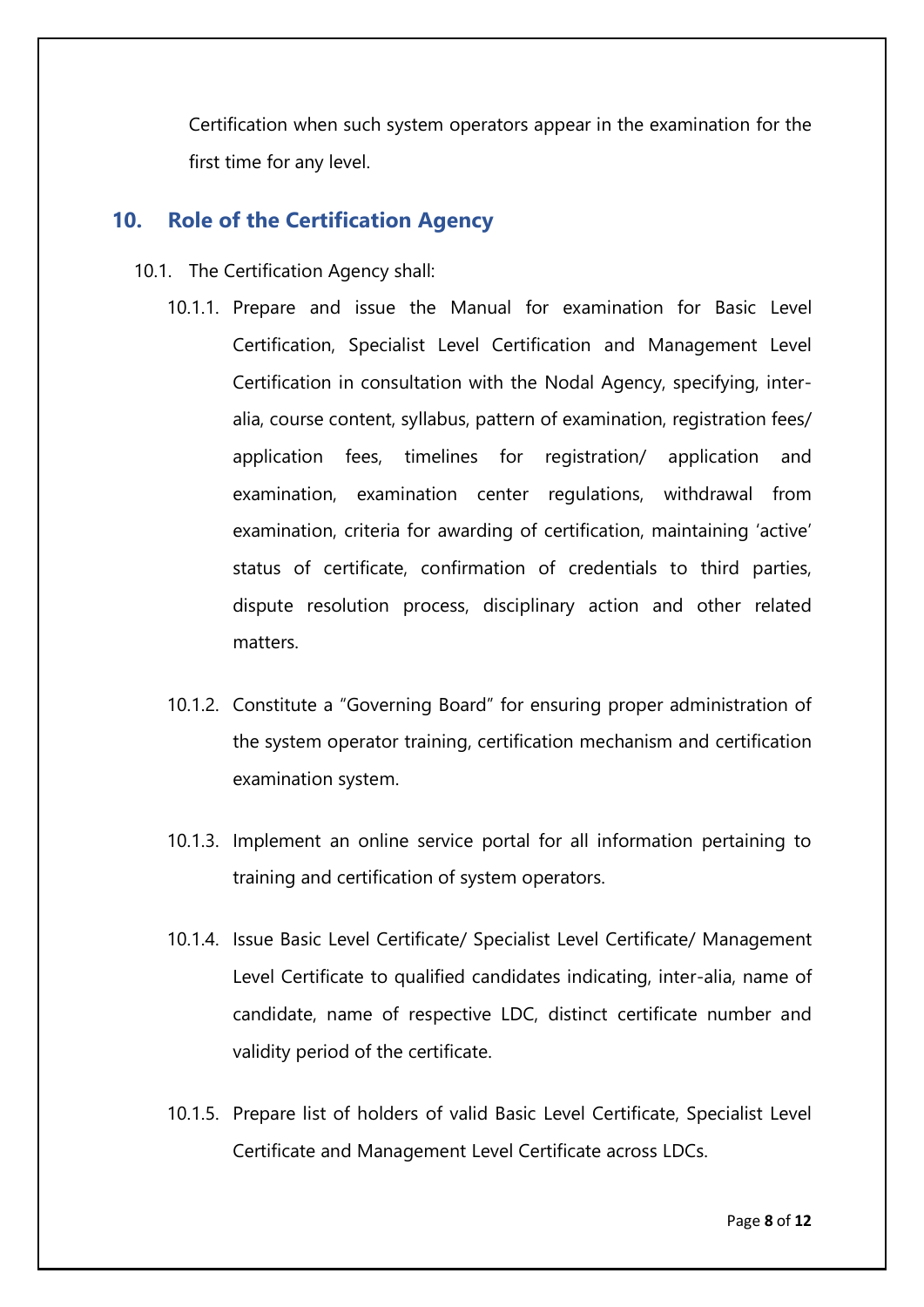- 10.1.6. Conduct refresher training programs on Basic Level Certification, Specialist Level Certification, and Management Level Certification from time to time.
- 10.1.7. Raise invoices for registration fees/ application fees to the Nodal Agency. The invoices should be accompanied with list of candidates duly certified by the head/ in-charge of respective LDCs.
- 10.1.8. Raise invoices for participation of system operators in the refresher training programs for Basic Level Certification, Specialist Level Certification and Management Level Certification to the Nodal Agency.

### <span id="page-10-0"></span>**11. Role of the Nodal Agency**

- 11.1. The Nodal Agency shall:
	- 11.1.1. Disburse funds after prudence check from the Load Despatch Centre Development (LDCD) Fund to the Certification Agency against the invoice raised by them for (i) payment of registration fees and/or application fees for candidates appearing in examinations for Basic Level Certification, Specialist Level Certification and Management Level Certification, and (ii) payment towards training expenses for these examinations.
	- 11.1.2. Transfer amount of certificate retainer-ship on monthly basis to eligible system operators of RLDCs and NLDC.
	- 11.1.3. Enter into an arrangement with the Certification Agency for carrying out roles and responsibilities delineated in this Procedure.
	- 11.1.4. Carry out any other role as may be assigned to it from time to time.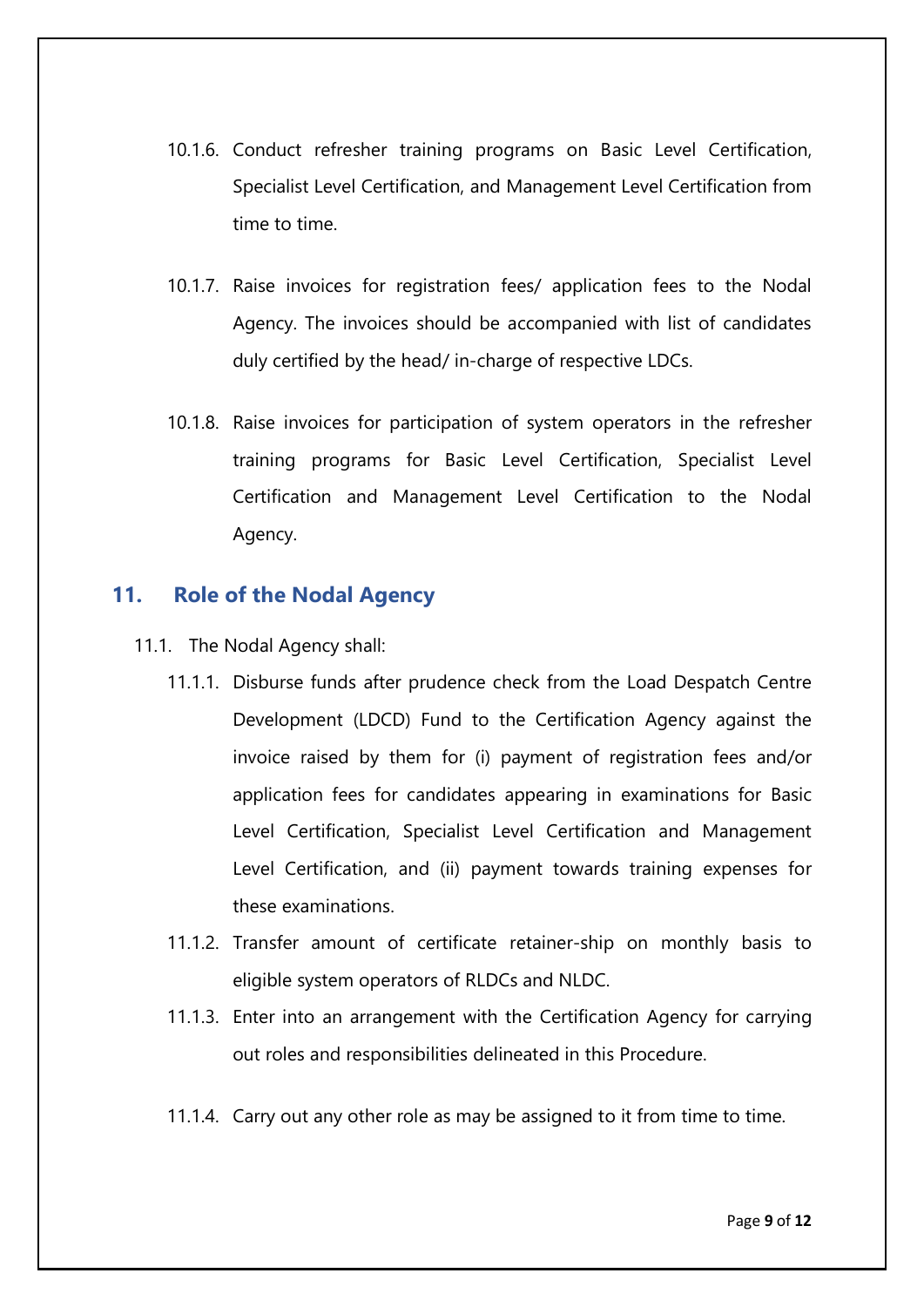## <span id="page-11-0"></span>**12. Role of LDCs**

- 12.1. Head/ in-charge of LDC(s) or a person authorized by head/ in-charge will be the nodal person for coordination with the Certification Agency and the Nodal Agency.
- 12.2. The nodal person of each LDC shall send nominations for participation in the training programs for Basic Level Certification, Specialist Level Certification and Management Level Certification to the Certification Agency.
- 12.3. The nodal person of each RLDC and NLDC shall provide to Nodal Agency, certified copy of the list of system operators with "active" status of certification and posted in RLDC or NLDC on the last day of each month by  $7<sup>th</sup>$  day of the next month. List of system operators shall be certified by the head/ in-charge of RLDC or NLDC.
- 12.4. Details of the eligible system operators who have availed extra-ordinary leave shall be provided by the respective RLDC and NLDC to the Nodal Agency.

# <span id="page-11-1"></span>**13. Funding for Certification and Payment of Certificate Retainership**

- 13.1. The funding of following expenses shall be made from the Load Despatch Centre Development (LDCD) Fund:
	- 13.1.1. Payment of registration fees and/or application fees for candidates appearing in examinations for Basic Level Certification, Specialist Level Certification and Management Level Certification for the first time for each level. However, incidental expenses for appearing in the examinations like journey TA/DA/boarding and lodging expenses shall be not paid from LDCD Fund.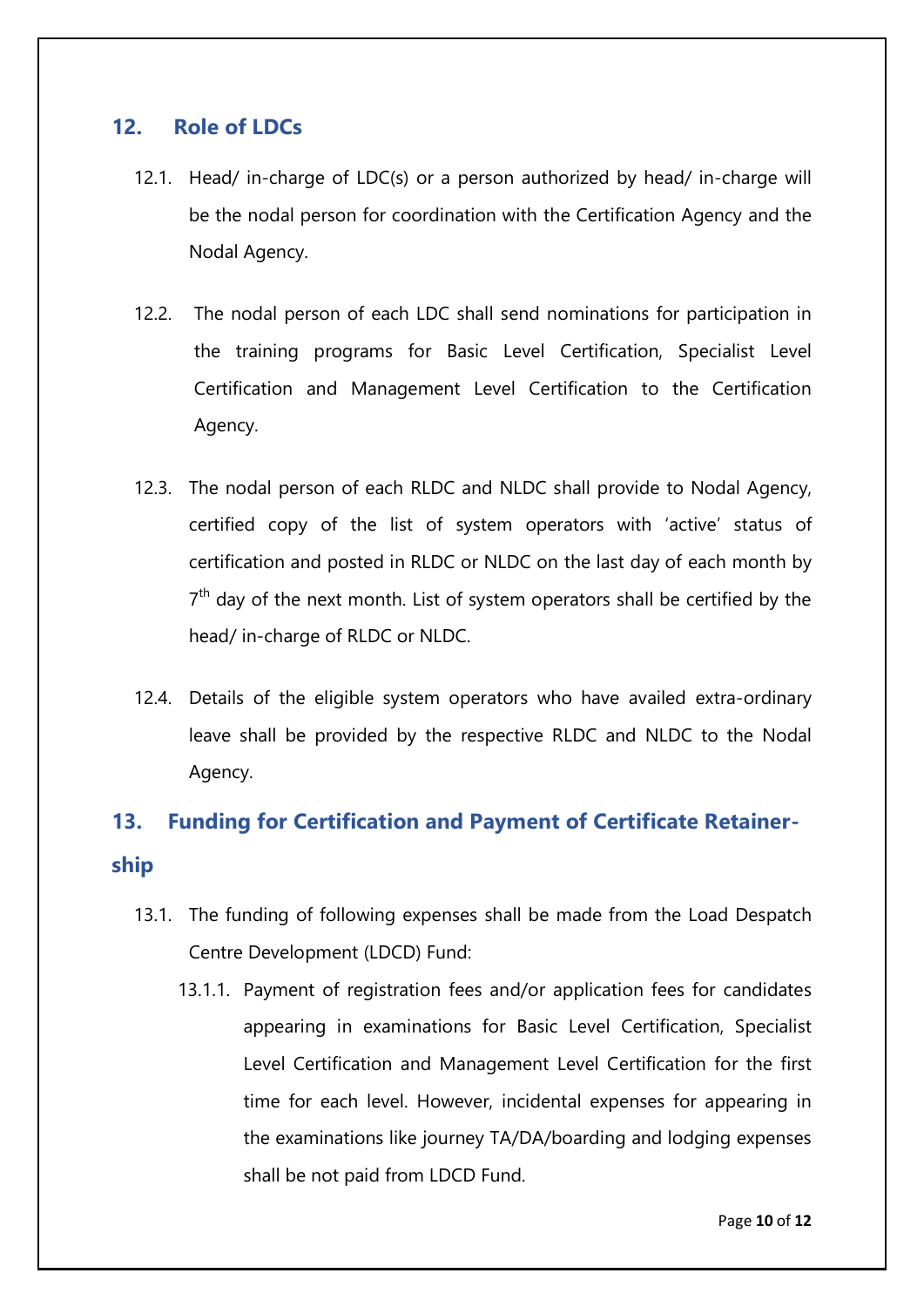- 13.1.2. Payment towards expenses for participation of candidates in refresher training programs on Basic Level Certification, Specialist Level Certification and Management Level Certification conducted by the Certification Agency. However, incidental expenses for attending training programs like journey TA/DA/boarding and lodging expenses shall be not paid from LDCD Fund.
- 13.1.3. The processing fees/ service charge/ one time charges/ annual maintenance fee chargeable by the Certification Agency.
- 13.1.4. Certificate retainer-ship amount for all eligible system operators of NLDC and RLDCs.
- 13.2. The amount towards expenses under clause 13.1.1, clause 13.1.2 and clause 13.1.3 shall be remitted to the Certification Agency by the Nodal Agency after prudence check against the invoices raised for the same.

# <span id="page-12-0"></span>**14. Disbursement Process for Registration, Training and Certificate Retainer-ship Amount**

#### 14.1. **Registration fees/ application fees**

- 14.1.1. The Certification Agency shall raise invoices for registration fees/ application fees to the Nodal Agency.
- 14.1.2. The invoices shall be accompanied with list of candidates duly certified by the head/ in-charge of LDCs.

#### 14.2. **Expenses towards refresher training**

- 14.2.1. The Certification Agency shall raise invoices for participation of system operators in the refresher training programs for Basic Level Certification, Specialist Level Certification and Management Level Certification to the Nodal Agency.
- 14.2.2. The invoices shall be accompanied with list of candidates for the refresher training course duly certified by the head of the respective